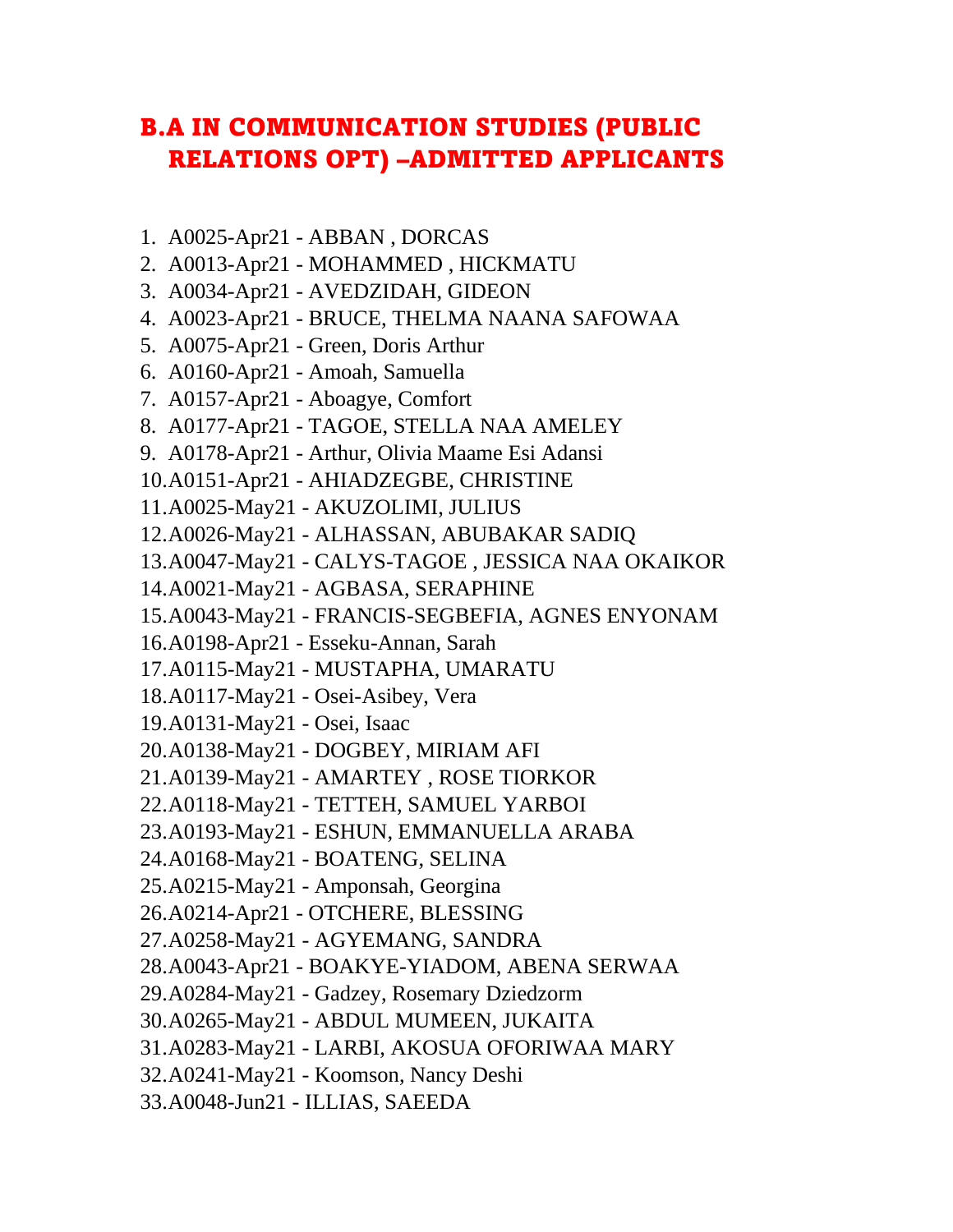34.A0009-Jun21 - TAKYI, GLADYS OGUABEA 35.A0100-Jun21 - Frimpong, Sarah 36.A0113-Jun21 - OPPONG, BETHSHEBA 37.A0143-Jun21 - Ayavor, Stephanie Agarthar Elorm 38.A0017-Jun21 - ESHUN, EUGENIA 39.A0174-Jun21 - Ampofo , Richmond Fordjour 40.A0038-Jun21 - YANKAH, FREDA ADOMAAH 41.A0209-Jun21 - ANTI, ELIZABETH 42.A0225-Jun21 - Appiah, Priscilla Boafo 43.A0167-Jun21 - ABOAGYE , SERWAA LETICIA 44.A0242-Jun21 - MENSAH, JENNIFER 45.A0215-Jun21 - AMOAKO-ATTA , ABENAA BOAA 46.A0257-Jun21 - BARTELS , VANITA NGURA 47.A0277-Jun21 - Gamese, Prince 48.A0064-Jun21 - WIAFE , ABIGAIL ANIMA 49.A0256-Jun21 - ODURO, ANITA YEBOAH 50.A0268-Jun21 - ANTWI , LATOYA MAAME EFUA ENNINFUL 51.A0190-Apr21 - OFORI-BOATENG, NANA DARKOAA 52.A0285-Jun21 - ADU PARRY, SAMUEL JNR 53.A0032-Jul21 - APOUVI, AYORKOR FIFI 54.A0049-Jul21 - AZAH, EMMANUELLA APREKU 55.A0105-Jun21 - KORANTENG, KEZIAH AMPOFOA 56.A0062-Jul21 - VEBU, AUGUSTINA 57.A0061-Jul21 - BORTI, ANGELA MAMLE 58.A0079-Jul21 - YEBOAH, PORTIA EMEFA 59.A0107-Jul21 - Asamoah, Ankamah Emmanuel 60.A0341-Jun21 - Dorf, Richmond 61.A0102-Jul21 - AZANYA , MASLOW ABRAHAM 62.A0130-Jul21 - MENSAH, CHRIS AYESU 63.A0156-Jul21 - Addai, Abigail 64.A0166-Jul21 - KUSORI, MAVIS 65.A0190-Jul21 - BERI, FIONA 66.A0177-Jul21 - HUMADE, CINDY SELASI 67.A0238-Jul21 - SIKANKU , NUNANA 68.A0100-Jul21 - ASARE , EDWIN JESSE OSEI 69.A0246-Jul21 - BOAKO, EUGENIA NHYIRA NYAMEKYE 70.A0260-Jul21 - FOKUOH, ELIKPLEM WENDY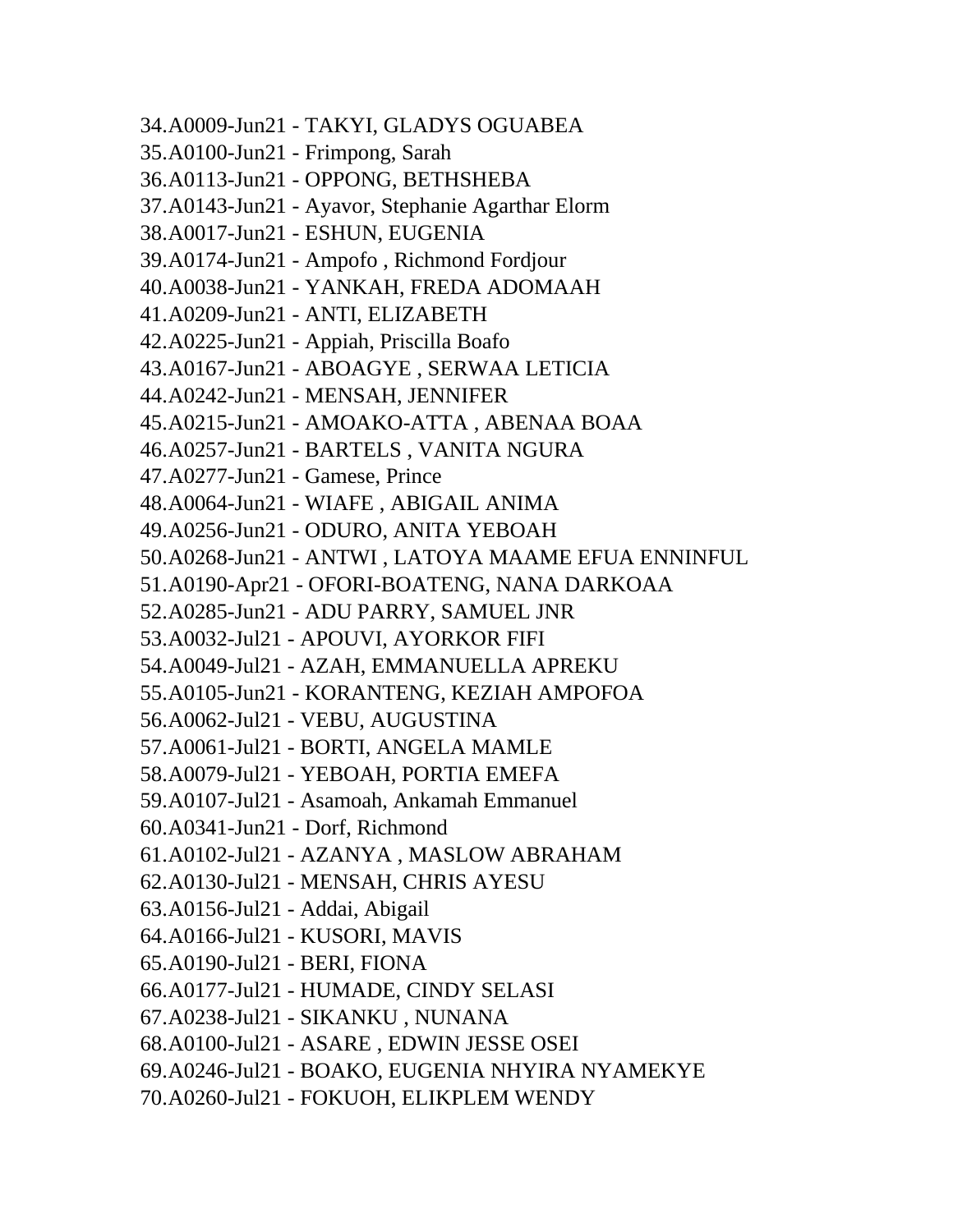71.A0006-Aug21 - DUGBENU, NATHAN SELASI 72.A0023-Aug21 - TAGOE , TRYZINA MERCEDEZ 73.A0060-Aug21 - AZUMAH , AMINA 74.A0097-Aug21 - AYEH, KENNEDY ADEKPE 75.A0154-Aug21 - Armah, Francis Oko 76.A0278-Jun21 - LARBI, FELICIA 77.A0187-Aug21 - NUGOR, RHODA SEDINAM 78.A0193-Aug21 - GYANG , VIVIAN ANTWIWAA 79.A0241-Aug21 - Yartey, Agnes Gift 80.A0174-Aug21 - TETTEH , PRISCILLA EFUA SELORM 81.A0244-Aug21 - TERAKUU, ELLEN 82.A0193-Jul21 - AMINAMAH, CYNTHIA ACHIAA 83.A0304-Aug21 - CROMWELL, TRACEY NAA SHIKA 84.A0434-Aug21 - Ackaah, Belinda 85.A0376-Aug21 - Larbi , Karen Nana Oye 86.A0441-Aug21 - Abban, Micaiah Fritzal 87.A0473-Aug21 - ARTHUR, MAAME YAA GYAMIA 88.A0521-Aug21 - SHOBO, AMANDA 89.A0333-Aug21 - BLANKSON, EWURA EKUA AKYEMFUA 90.A0575-Aug21 - MOHAMMED, TAUPHICK 91.A0595-Aug21 - Addo, Pamela 92.A0597-Aug21 - ADDO , TRUDY BOAKYE 93.A0627-Aug21 - ESSANDOH , JOANA 94.A0016-Sep21 - PLATO ALI, FARIDA 95.A0201-Aug21 - OHENE-DJAN, GABRIEL 96.A0148-May21 - Quarshie, Joseph Akwei 97.A0339-Aug21 - BARIGYE, JOYCE 98.A0444-Aug21 - SARPONG, JEMIMAH SARFO 99.A0154-Apr21 - Akanchise, Winbono Audrey 100. A0083-Sep21 - AGBO, DUKE YAO 101. A0039-Sep21 - OSEI , SANDRA DARKUA 102. A0125-Sep21 - NORTEY, ROBERTA NAA AJELE 103. A0061-Sep21 - ELYMAS, PRECIOUS 104. A0034-Oct21 - Agbanyo, Millicent 105. A0095-Oct21 - ONYAMEH, MERCY KAKI 106. A0103-Oct21 - ADJETEY, ROSANLINDA NAA KAI 107. A0090-Oct21 - ARTHUR, JOYCELYN ADOMA